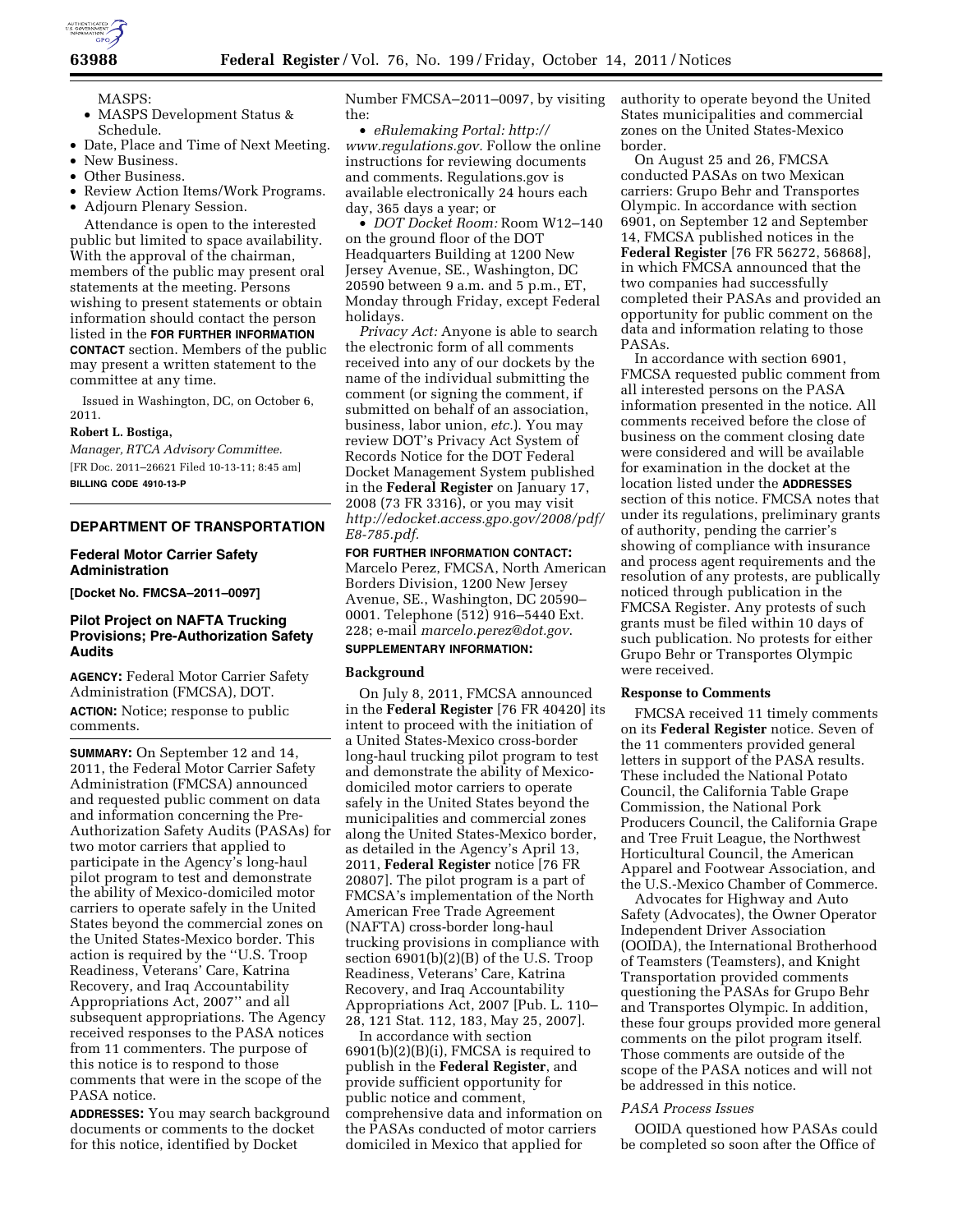the Inspector General (OIG) published its August 22 report, citing concerns about the Agency's PASA process, and before FMCSA had submitted its report to Congress in response to the OIG report.

#### *FMCSA Response*

The OIG advised that FMCSA needed to finalize plans for how the Agency will comply with section 350(a) of Public Law 107–87, requirements to conduct 50 percent of the PASAs and compliance reviews in Mexico (section 350 of the Department of Transportation and Related Agencies Appropriations Act, 2002 [Pub. L. 107–87, 115 Stat. 833, 864, December 18, 2001]). The OIG did not question the Agency's PASA process. As both the Grupo Behr and Transportes Olympic PASAs were conducted in Mexico, the question raised by the OIG was not at issue. In addition, the Agency has completed its plans for ensuring compliance with section 350(a) since the August 22 report and has provided this information to the OIG.

FMCSA is required to submit its report to Congress in advance of initiating the pilot program, which it did on October 5, 2011. The Agency defines the initiation of the pilot program as the issuance of long-haul operating authority. FMCSA has not yet issued long-haul operating authority to any of the applicants.

#### *Compliance With Section 6901*

Advocates, OOIDA, and Teamsters questioned the level of information provided in the PASA notices and noted that section 6901 requires ''comprehensive'' data to be provided for notice and comment. Advocates recommended that the Agency publish the full records of the PASAs. Advocates also expressed concern that the public notice did not allow adequate time for review and comment.

Advocates and OOIDA expressed concern that information from Grupo Behr's and Transportes Olympic's participation in the Agency's previous demonstration project was not provided in the PASA notice. In addition, Advocates noted that FMCSA failed to provide public disclosure of information on the compliance reviews conducted of these carriers in 2010. Advocates and Teamsters asked that FMCSA provide public disclosure of all information on these carriers that is held by the Agency.

OOIDA provided a list of 14 additional questions to be answered in the PASA notices and requested that public information include identification of the vehicles inspected during the PASA. Additionally, OOIDA noted that the inspections for the participating vehicles were not yet in the Agency's Safety Measurement System (SMS).

OOIDA also advised that they requested copies of the applications for the two carriers and were denied copies.

#### *FMCSA Response*

FMCSA notes that it published the same categories of information in the notices for the PASAs conducted during the 2007–2009 demonstration project, and provided the same amount of time for notice and comment. As this is not a rulemaking action, the Agency does not agree that a 30 day review period is required or appropriate.

To facilitate the availability of information on the pilot program participants, FMCSA has created a link on FMCSA's public Web site—*[http://](http://www.fmcsa.dot.gov/intl-programs/trucking/Trucking-Program.aspx) [www.fmcsa.dot.gov/intl-programs/](http://www.fmcsa.dot.gov/intl-programs/trucking/Trucking-Program.aspx) [trucking/Trucking-Program.aspx](http://www.fmcsa.dot.gov/intl-programs/trucking/Trucking-Program.aspx)*—that contains pilot program information. Information on the demonstration program carriers is also available on this Web site, including prior compliance reviews conducted in 2010, the numbers of trucks and drivers participating under each carrier, information about numbers of inspections and the results of those inspections, FMCSA's reports on the monitoring of participating carriers, and other information about the program. This Web site also contains copies of the recent PASAs and further detail, including identification of the vehicles inspected and approved for use in the pilot.

Due to changes to FMCSA's information technology systems to support the pilot program, information from the previous demonstration project had to be removed from public view so that the system could be used for this pilot program. To ensure the most comprehensive record is available, however, FMCSA will make the demonstration project PASA information available on the public Web site.

Inspection information from the recent PASAs will become available in SMS during the monthly update following the upload of the inspections. FMCSA will also be making the results of these inspections available on the public Web site. Going forward, FMCSA will post copies of OP–1(MX) applications on its pilot program Web site at the time of publication of PASA results. Future PASA notices in the **Federal Register** will indicate the availability of this information on the Web site. The applications for Grupo Behr and Olympic have also been added to this site.

#### *Grupo Behr*

Advocates and Teamsters pointed out that Grupo Behr's out-of-service rate is 28.6%, which is higher than the national average of 20.7%. In addition, both commenters noted that Grupo Behr's vehicle maintenance rating is 45.8%. Advocates further noted that Grupo Behr had 40 vehicle violations in the 24 months prior to August 26, 2011. OOIDA indicated that publicly-available information indicates that Grupo Behr has an inadequate safety history.

OOIDA researched the vehicle identification numbers from inspections reports and questioned if Grupo Behr would be using a 1991 Class 8 Freightliner, which does not comply with the EPA requirement for vehicles of model year 1998 or later.

OOIDA questioned the safety data collected on Grupo Behr's straight trucks and asked how this is affected by SMS segmentation. In addition, OOIDA challenged the accuracy of Grupo Behr's vehicle BASIC and alleged that the event group–the group of carriers that Grupo Behr is compared against in SMS–''watered down'' their scores. Overall, OOIDA concluded that Grupo Behr's inspections indicate a lack of systemic maintenance.

Advocates asked if the drivers and vehicles to be used in the pilot program had been subject to any of Grupo Behr's out-of-service orders.

The Teamsters noted that Grupo Behr's insurance history has a period between July 2007 and April 2010 where "cancelled" is listed six times. Based on this information, the Teamsters questioned if Grupo Behr will be able to obtain and maintain insurance.

#### *FMCSA Response*

Based on the information provided by Advocates, OOIDA, and Teamsters, the Agency is conducting additional reviews of Grupo Behr's inspections and vehicles. As a result, the Agency will not issue long-haul operating authority to Grupo Behr until such time as this review is complete and the above noted comments are fully addressed in a subsequent **Federal Register** notice.

#### *Transportes Olympic*

OOIDA searched media records and reviewed online data and concluded that Transportes Olympic is owned by an individual who also owns two U.S. based enterprise motor carriers. OOIDA advised that the available safety records for these U.S. motor carrier companies show that they are deficient in the Driver Fitness BASIC. OOIDA expressed concern that the PASA notice was silent